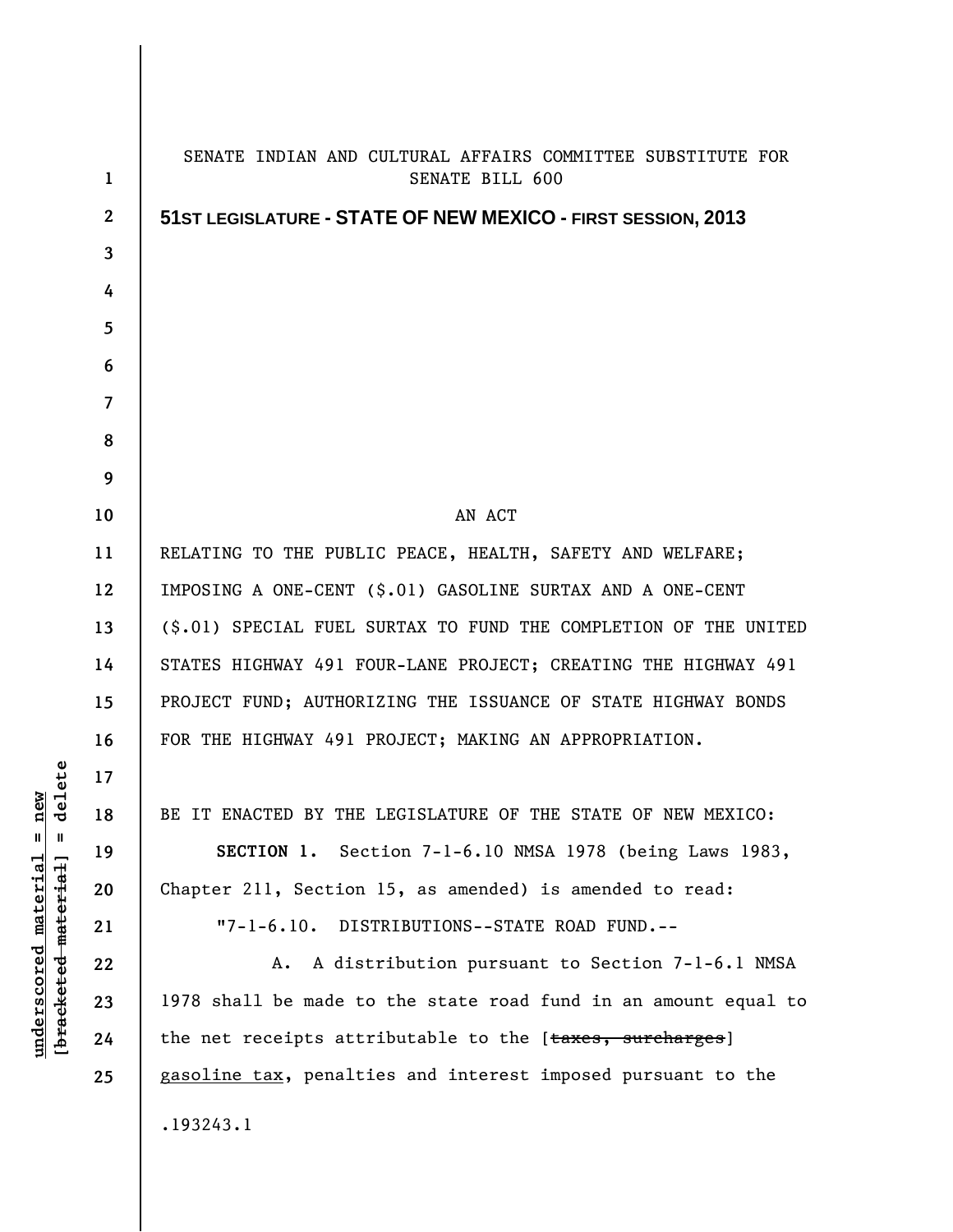**underscored material = new [bracketed material] = delete**

 $\frac{\text{underscored material} = \text{new}}{(\text{bracketed material}) = \text{dev}}$ 

| $\mathbf 1$             | Gasoline Tax Act and to the [taxes, surtaxes] special fuel      |
|-------------------------|-----------------------------------------------------------------|
| $\mathbf{2}$            | excise tax, fees, penalties and interest imposed pursuant to    |
| $\mathbf{3}$            | the Special Fuels Supplier Tax Act and the Alternative Fuel Tax |
| 4                       | Act, but excluding the highway 491 gasoline surtax and the      |
| 5                       | highway 491 special fuel surtax imposed pursuant to Sections 3  |
| 6                       | and 5 of this 2013 act, less:                                   |
| $\overline{\mathbf{z}}$ | the amount distributed to the state<br>(1)                      |
| 8                       | aviation fund pursuant to Subsection B of Section 7-1-6.7 NMSA  |
| 9                       | 1978;                                                           |
| 10                      | the amount distributed to the motorboat<br>(2)                  |
| 11                      | fuel tax fund pursuant to Section 7-1-6.8 NMSA 1978;            |
| 12                      | the amount distributed to municipalities<br>(3)                 |
| 13                      | and counties pursuant to Subsection A of Section 7-1-6.9 NMSA   |
| 14                      | 1978;                                                           |
| 15                      | (4)<br>the amount distributed to the county                     |
| 16                      | government road fund pursuant to Section 7-1-6.19 NMSA 1978;    |
| 17                      | the amount distributed to the local<br>(5)                      |
| 18                      | governments road fund pursuant to Section 7-1-6.39 NMSA 1978;   |
| 19                      | the amount distributed to the<br>(6)                            |
| 20                      | municipalities pursuant to Section 7-1-6.27 NMSA 1978;          |
| 21                      | the amount distributed to the municipal<br>(7)                  |
| 22                      | arterial program of the local governments road fund pursuant to |
| 23                      | Section 7-1-6.28 NMSA 1978;                                     |
| 24                      | the amount distributed to a qualified<br>(8)                    |
| 25                      | tribe pursuant to a gasoline tax sharing agreement entered into |
|                         | .193243.1                                                       |
|                         | $-2-$                                                           |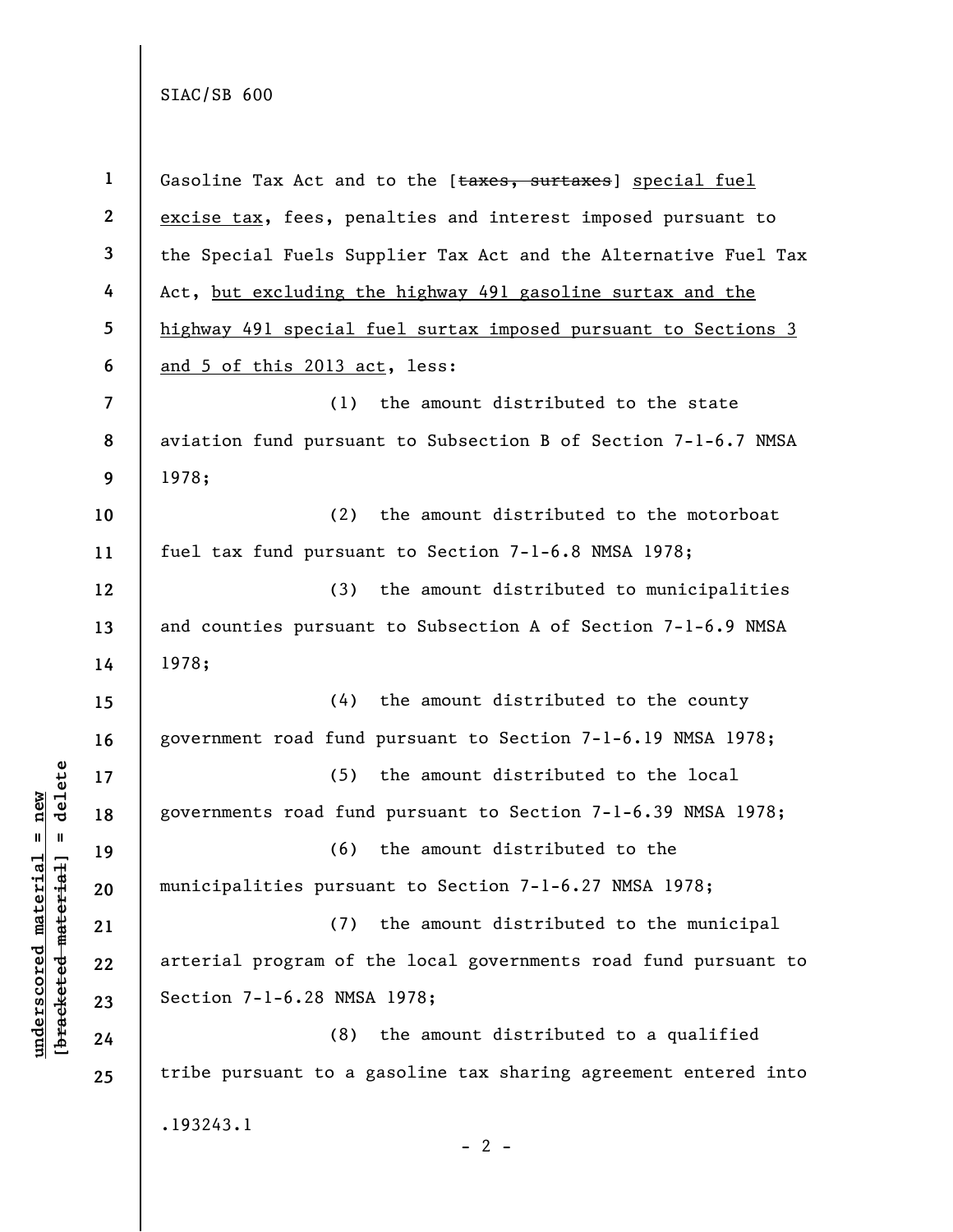**1 2 3 4 5 6 7 8 9 10 11 12 13 14 15 16 17 18 19 20 21 22 23 24 25**  between the secretary of transportation and the qualified tribe pursuant to the provisions of Section 67-3-8.1 NMSA 1978; and (9) the amount distributed to the general fund pursuant to Section 7-1-6.44 NMSA 1978. B. A distribution pursuant to Section 7-1-6.1 NMSA 1978 shall be made to the state road fund in an amount equal to the net receipts attributable to the taxes, interest and penalties from the Weight Distance Tax Act." **SECTION 2.** A new section of the Tax Administration Act is enacted to read: "[NEW MATERIAL] ADDITIONAL DISTRIBUTION--HIGHWAY 491 PROJECT FUND.--A distribution pursuant to Section 7-1-6.1 NMSA 1978 shall be made to the highway 491 project fund in an amount equal to the net receipts attributable to the highway 491 gasoline surtax and an amount equal to the net receipts attributable to the highway 491 special fuel surtax." **SECTION 3.** A new section of the Gasoline Tax Act is enacted to read: "[NEW MATERIAL] HIGHWAY 491 GASOLINE SURTAX--FIFTEEN-YEAR PERIOD.-- A. For the privilege of receiving gasoline in this state, a surtax of one cent  $(S.01)$  per gallon in addition to the gasoline tax shall be imposed on each gallon of gasoline received in New Mexico that is subject to the gasoline tax imposed pursuant to Section 7-13-3 NMSA 1978. The surtax .193243.1

 $\frac{1}{2}$  intereted material = delete **[bracketed material] = delete**  $underscored material = new$ **underscored material = new**

- 3 -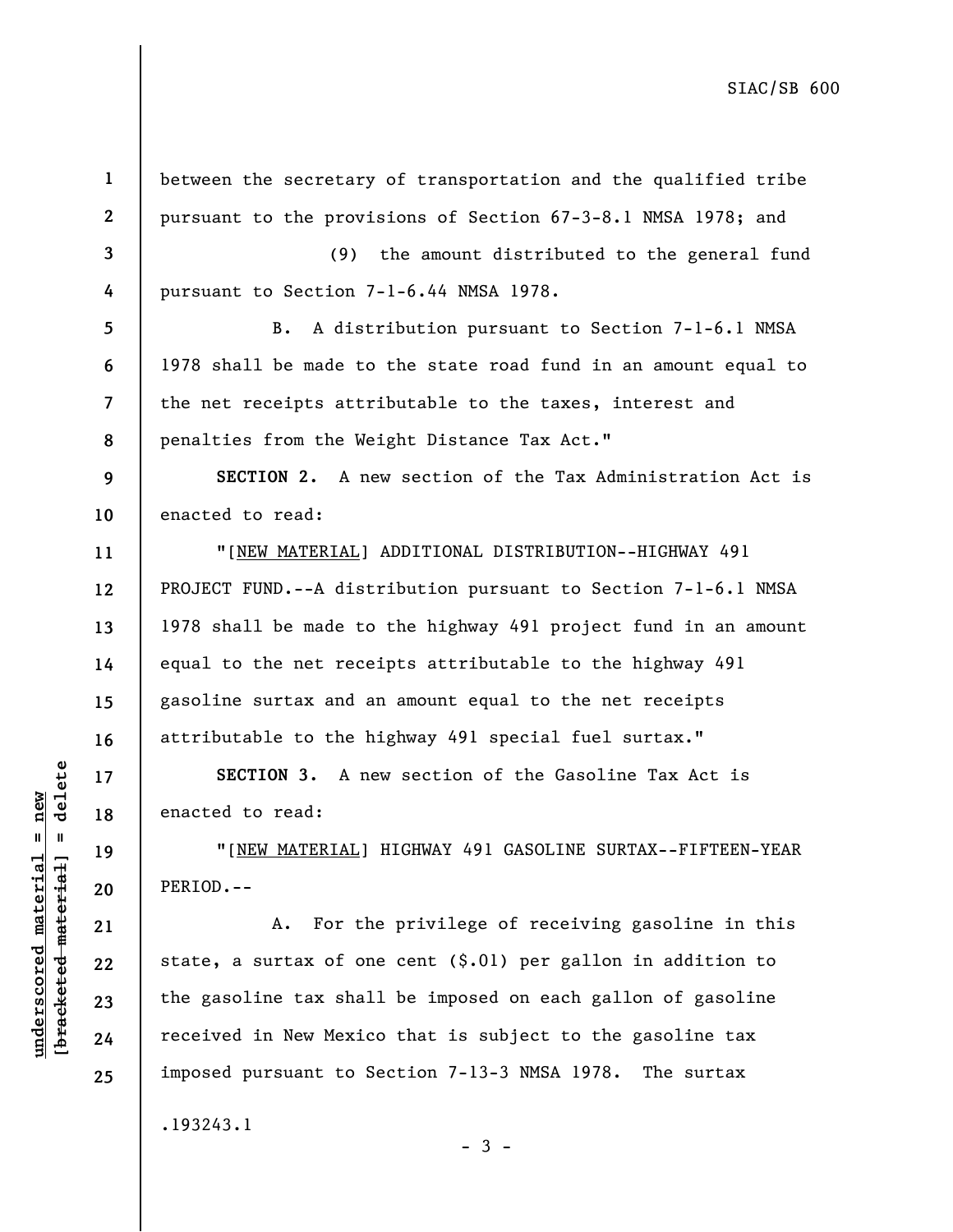**3** 

**4** 

**5** 

**6** 

**7** 

**8** 

**9** 

**10** 

**11** 

**12** 

**13** 

**14** 

**15** 

**16** 

**17** 

**18** 

**19** 

**20** 

**21** 

**22** 

**23** 

**24** 

**25** 

.193243.1

**1 2**  imposed by this section may be called the "highway 491 gasoline surtax".

B. The highway 491 gasoline surtax shall be imposed from July 1, 2013 through June 30, 2028."

**SECTION 4.** Section 7-13-4 NMSA 1978 (being Laws 1991, Chapter 9, Section 32, as amended) is amended to read:

"7-13-4. DEDUCTIONS--GASOLINE TAX.--In computing the gasoline tax and the highway 491 gasoline surtax due, the following amounts of gasoline may be deducted from the total amount of gasoline received in New Mexico during the tax period, provided satisfactory proof thereof is furnished to the department:

A. gasoline received in New Mexico, but exported from this state by a rack operator, distributor or wholesaler other than in the fuel supply tank of a motor vehicle or sold for export by a rack operator or distributor; provided that, in either case:

(1) the person exporting the gasoline is registered in or licensed by the destination state to pay that state's gasoline or equivalent fuel tax;

(2) proof is submitted that the destination state's gasoline or equivalent fuel tax has been paid or is not due with respect to the gasoline; or

(3) the destination state's gasoline or equivalent fuel tax is paid to New Mexico in accordance with

 $- 4 -$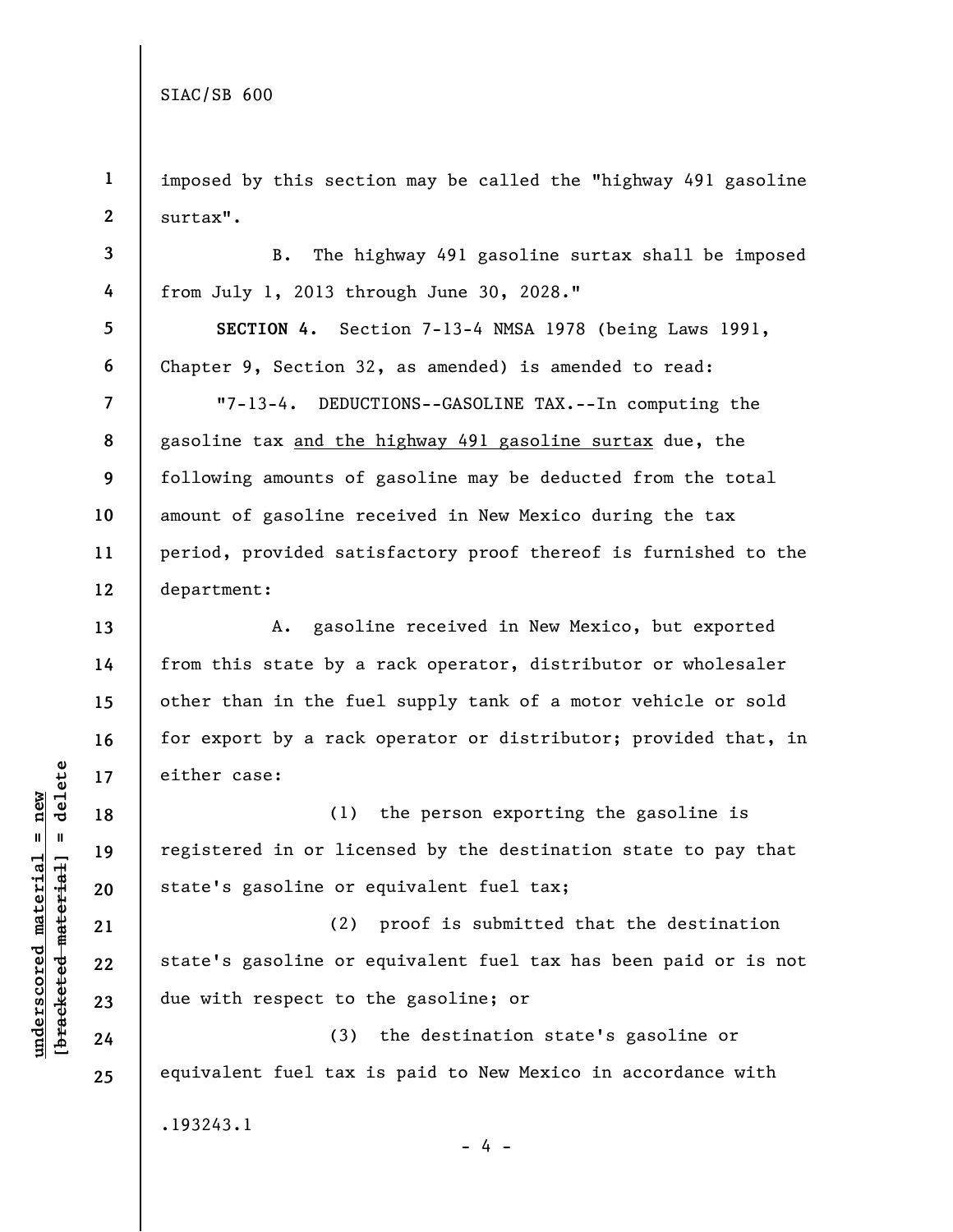**1 2**  the terms of an agreement entered into pursuant to Section 9-11-12 NMSA 1978 with the destination state;

**3 4 5 6 7 8**  B. gasoline received in New Mexico sold to the United States or an agency or instrumentality thereof for the exclusive use of the United States or an agency or instrumentality thereof. Gasoline sold to the United States includes gasoline delivered into the supply tank of a government-licensed vehicle of the United States;

C. gasoline received in New Mexico sold to an Indian nation, tribe or pueblo or a political subdivision, agency or instrumentality of that Indian nation, tribe or pueblo for the exclusive use of the Indian nation, tribe or pueblo or a political subdivision, agency or instrumentality thereof. Gasoline sold to an Indian nation, tribe or pueblo includes gasoline delivered into the supply tank of a government-licensed vehicle of the Indian nation, tribe or pueblo;

D. gasoline received in New Mexico, dyed in accordance with department regulations and used in a manner other than for propulsion of motor vehicles on the highways of this state or motorboats or activities ancillary to that propulsion;

E. gasoline received in New Mexico and sold at retail by a registered Indian tribal distributor if:

(1) the sale occurs on the Indian reservation, .193243.1

 $- 5 -$ 

 $b$ racketed material] = delete **[bracketed material] = delete**  $underscored material = new$ **underscored material = new**

**9** 

**10** 

**11** 

**12** 

**13** 

**14** 

**15** 

**16** 

**17** 

**18** 

**19** 

**20** 

**21** 

**22** 

**23** 

**24** 

**25**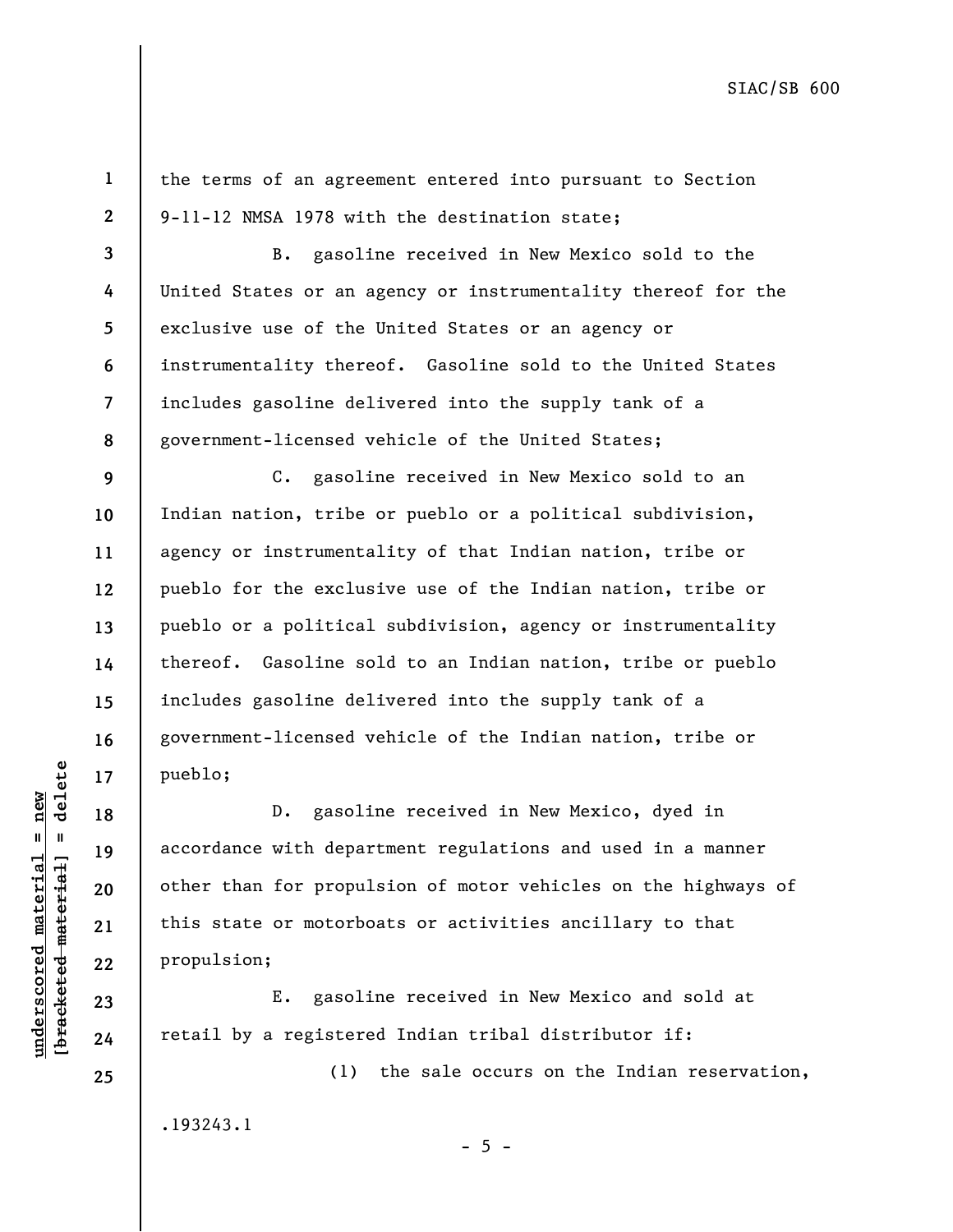**1 2 3 4 5 6 7 8 9 10 11 12 13 14 15 16 17 18 19 20 21 22**  pueblo grant or trust land of the distributor's Indian nation, tribe or pueblo; (2) the gasoline is placed into the fuel supply tank of a motor vehicle on that reservation, pueblo grant or trust land; and (3) the Indian nation, tribe or pueblo has certified to the department that it has in effect an excise [privilege or similar tax on the gasoline] or privilege tax similar to the gasoline tax and the highway 491 gasoline surtax; provided that the volume of gasoline deducted pursuant to this subsection shall be the total gallons sold in accordance with the provisions of this subsection multiplied by a fraction the numerator of which is the rate of the tribal tax certified to the department by the Indian nation, tribe or pueblo and the denominator of which is the combined rate of the gasoline tax and the highway 491 gasoline surtax imposed pursuant to the Gasoline Tax Act, but if the fraction exceeds one, it shall be one for purposes of determining the deduction; F. gasoline received in New Mexico and sold by a registered Indian tribal distributor from a nonmobile storage container located within that distributor's Indian reservation, pueblo grant or trust land for resale outside that

distributor's Indian reservation, pueblo grant or trust land; provided the department certifies that the distributor claiming the deduction sold no less than one million gallons of gasoline

.193243.1

 $b$ racketed material] = delete **[bracketed material] = delete**  $underscored material = new$ **underscored material = new**

**23** 

**24** 

**25** 

 $- 6 -$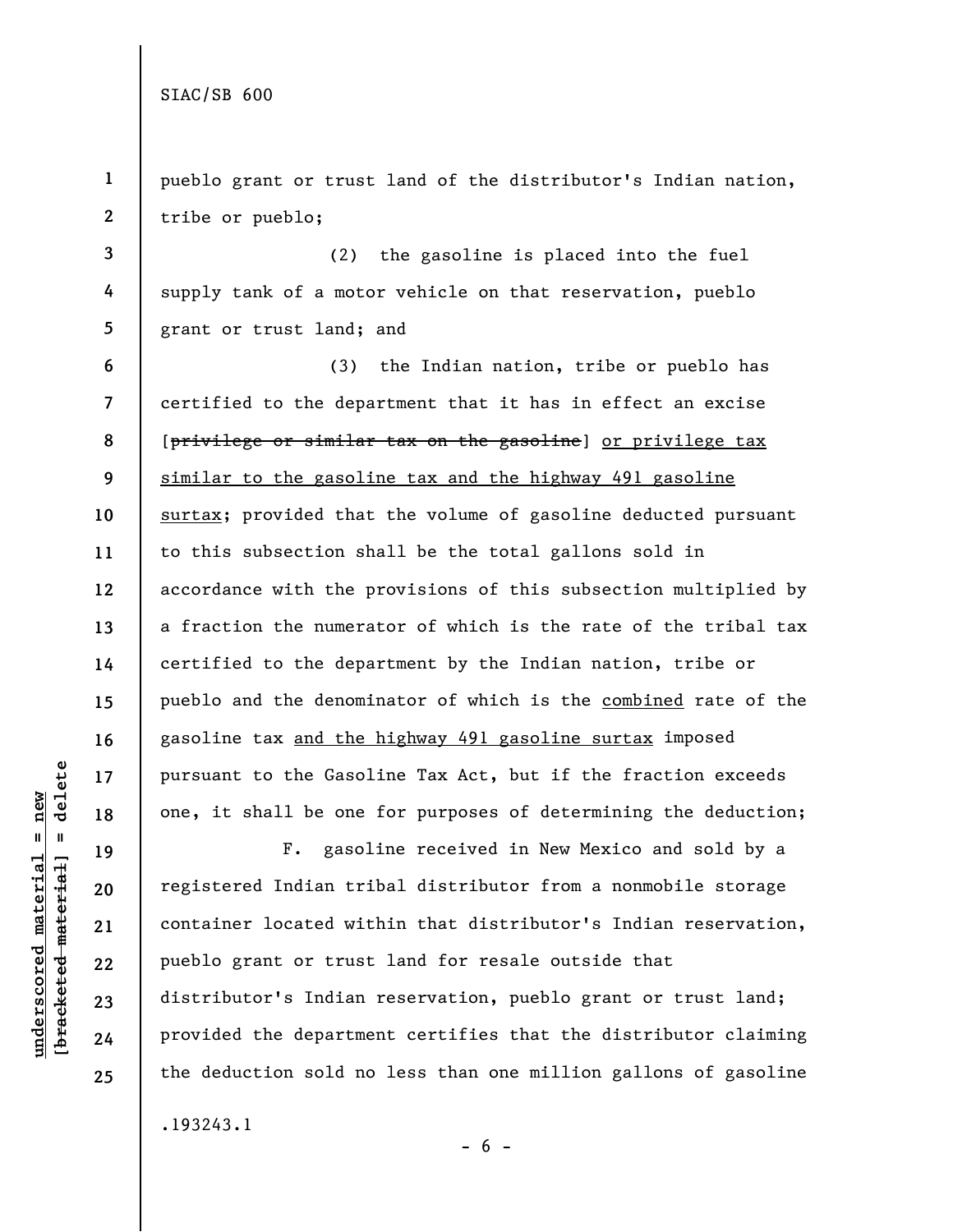**underscored material = new [bracketed material] = delete**

 $b$ racketed material] = delete  $underscored material = new$ 

**21** 

**22** 

**23** 

**24** 

**25** 

**1 2 3 4 5 6 7 8 9**  from a nonmobile storage container located within that distributor's Indian reservation, pueblo grant or trust land for resale outside that distributor's Indian reservation, pueblo grant or trust land during the period of May through August 1998; and provided further that the amount of gasoline deducted by a registered Indian tribal distributor pursuant to this subsection shall not exceed two million five hundred thousand gallons per month, calculated as a monthly average during the calendar year. Volumes deducted pursuant to Subsection E of this section shall not be deducted pursuant to this subsection; and

G. gasoline received in New Mexico on which New Mexico gasoline tax was paid by the out-of-state terminal at which the gasoline was loaded, provided that documentation that the gasoline was to be imported into New Mexico was provided to the terminal operator by the person receiving the fuel."

**SECTION 5**. A new section of the Special Fuels Supplier Tax Act is enacted to read:

"[NEW MATERIAL] HIGHWAY 491 SPECIAL FUEL SURTAX--FIFTEEN-YEAR PERIOD.--

A. For the privilege of receiving or using special fuel in this state, a surtax of one cent (\$.01) per gallon in addition to the special fuel excise tax shall be imposed on each gallon of special fuel received or used in New Mexico that is subject to the special fuel excise tax imposed pursuant to .193243.1

- 7 -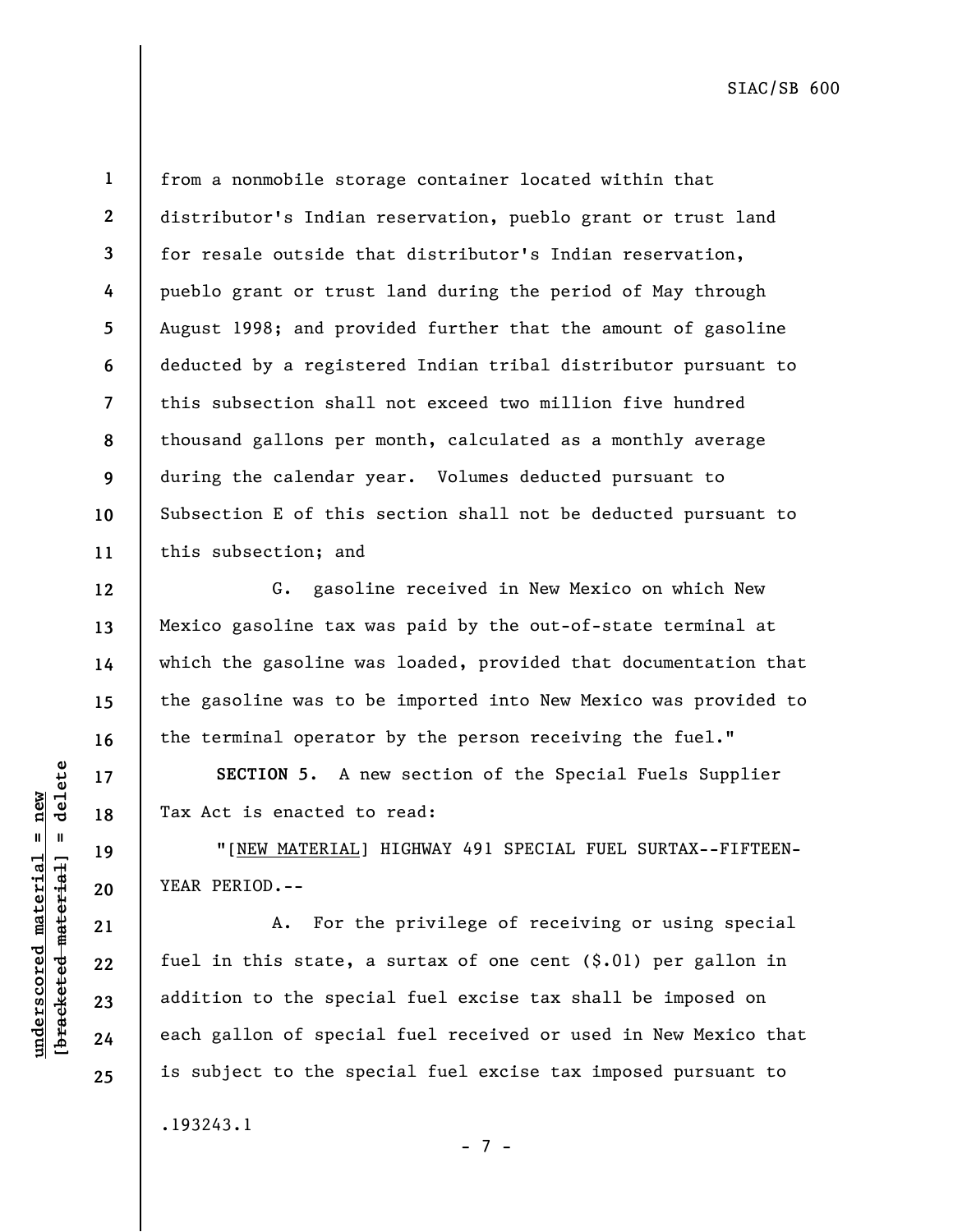| $\mathbf{1}$             | Section 7-16A-3 NMSA 1978. The surtax imposed by this section    |
|--------------------------|------------------------------------------------------------------|
| $\boldsymbol{2}$         | may be called the "highway 491 special fuel surtax".             |
| $\mathbf{3}$             | The highway 491 special fuel surtax shall be<br>B.               |
| 4                        | imposed from July 1, 2013 through June 30, 2028."                |
| 5                        | SECTION 6. A new Section 67-3-59.5 NMSA 1978 is enacted          |
| 6                        | to read:                                                         |
| $\overline{\mathcal{L}}$ | "67-3-59.5. [NEW MATERIAL] HIGHWAY 491 PROJECT FUND              |
| 8                        | CREATED--USE.--                                                  |
| 9                        | The "highway 491 project fund" is created in the<br>А.           |
| 10                       | state treasury and shall be administered by the department.      |
| 11                       | The fund shall consist of money from taxes distributed to the    |
| 12                       | fund. Earnings on investment of the fund shall be credited to    |
| 13                       | the fund. Balances in the fund at the end of any fiscal year     |
| 14                       | shall revert to the state road fund after all required debt      |
| 15                       | service payments and other required debt service and reserve     |
| 16                       | fund deposits have been made for bonds issued pursuant to        |
| 17                       | Section 67-3-59.6 NMSA 1978; provided that when the New Mexico   |
| 18                       | finance authority certifies to the department of transportation  |
| 19                       | and to the department of finance and administration that bonds   |
| 20                       | issued pursuant to Section 67-3-59.6 NMSA 1978 have been         |
| 21                       | retired, balances in the fund shall revert to the state road     |
| 22                       | The amounts that revert to the state road fund shall be<br>fund. |
| 23                       | used for the acquisition of rights of way, planning, design,     |
| 24                       | engineering, construction, improvement and maintenance for       |
| 25                       | state highway projects.                                          |
|                          | .193243.1                                                        |

 $[**bracket**et~~eted matcherial~~] = **delete**$ **[bracketed material] = delete**  $underscored material = new$ **underscored material = new**

- 8 -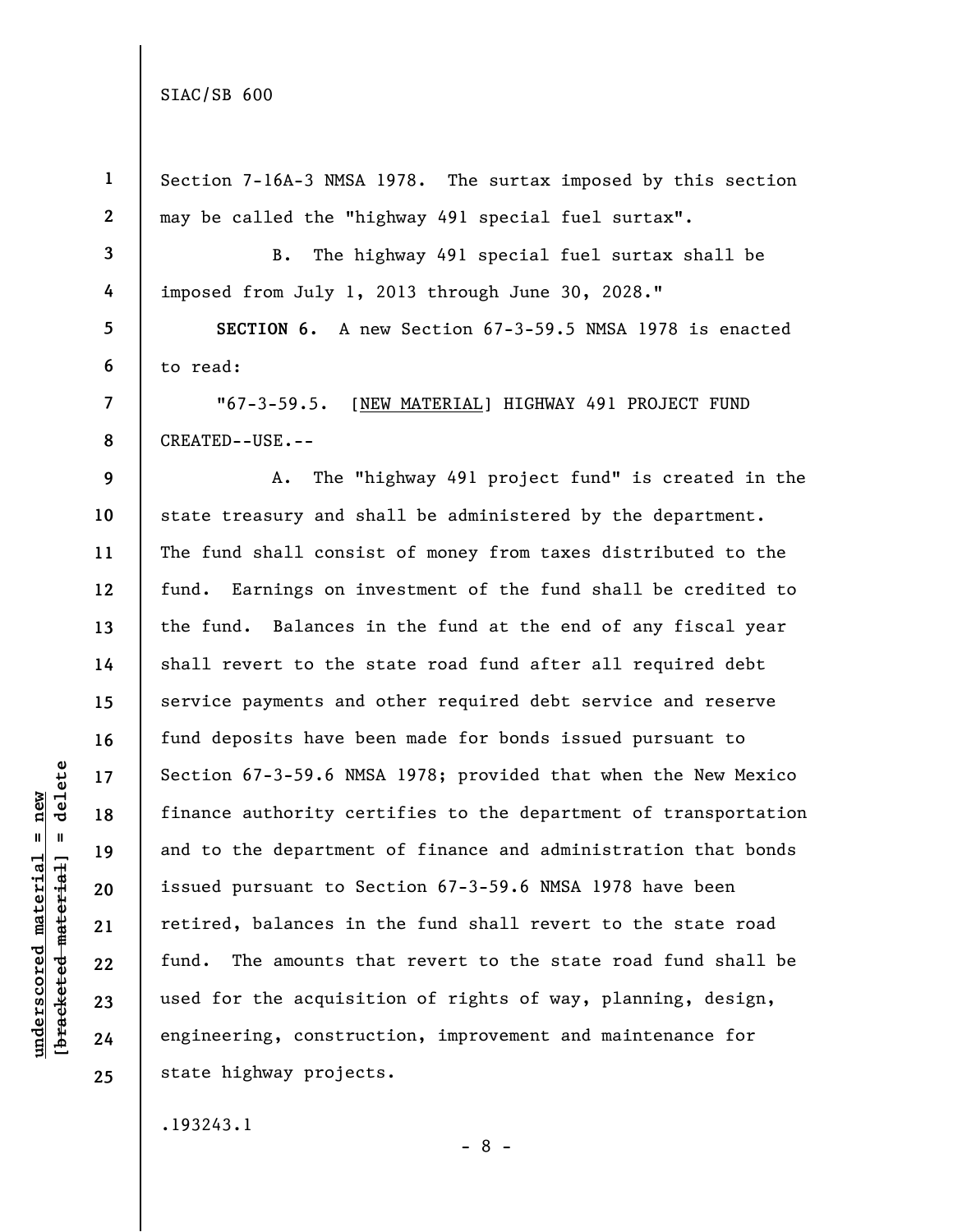**1 2 3 4 5 6 7**  B. Except as provided in Subsection E of Section 67-3-59.6 NMSA 1978, money in the fund shall be used solely for payments and other deposits of debt service or for reserve requirements for the bonds issued for the purpose of the completion of reconstruction and improvement of United States highway 491. The bonds authorized by this section may be called "highway 491 project bonds".

C. The taxes required by law to be distributed to the highway 491 project fund may be pledged for the payment of highway 491 project bonds issued pursuant to Section 67-3-59.6 NMSA 1978 for the highway 491 project authorized in Subsection B of this section.

D. The New Mexico finance authority may issue and sell highway 491 project bonds in compliance with the provisions of Section 67-3-59.6 NMSA 1978 in an amount not to exceed one hundred twenty-three million dollars (\$123,000,000) when the state transportation commission determines the need for the issuance of the bonds. The New Mexico finance authority shall schedule the issuance and sale of the bonds in the most expeditious and economical manner possible upon a finding by the commission that the project has been developed sufficiently to justify the issuance and that the project can proceed to contract within a reasonable time. The proceeds from the sale of the bonds are appropriated to the department for the purposes described in this section and in Section

- 9 -

.193243.1

delete **[bracketed material] = delete**  $underscored material = new$ **underscored material = new**  $[breaked$  material = **8** 

**9** 

**10** 

**11** 

**12** 

**13** 

**14** 

**15** 

**16** 

**17** 

**18** 

**19** 

**20** 

**21** 

**22** 

**23** 

**24** 

**25**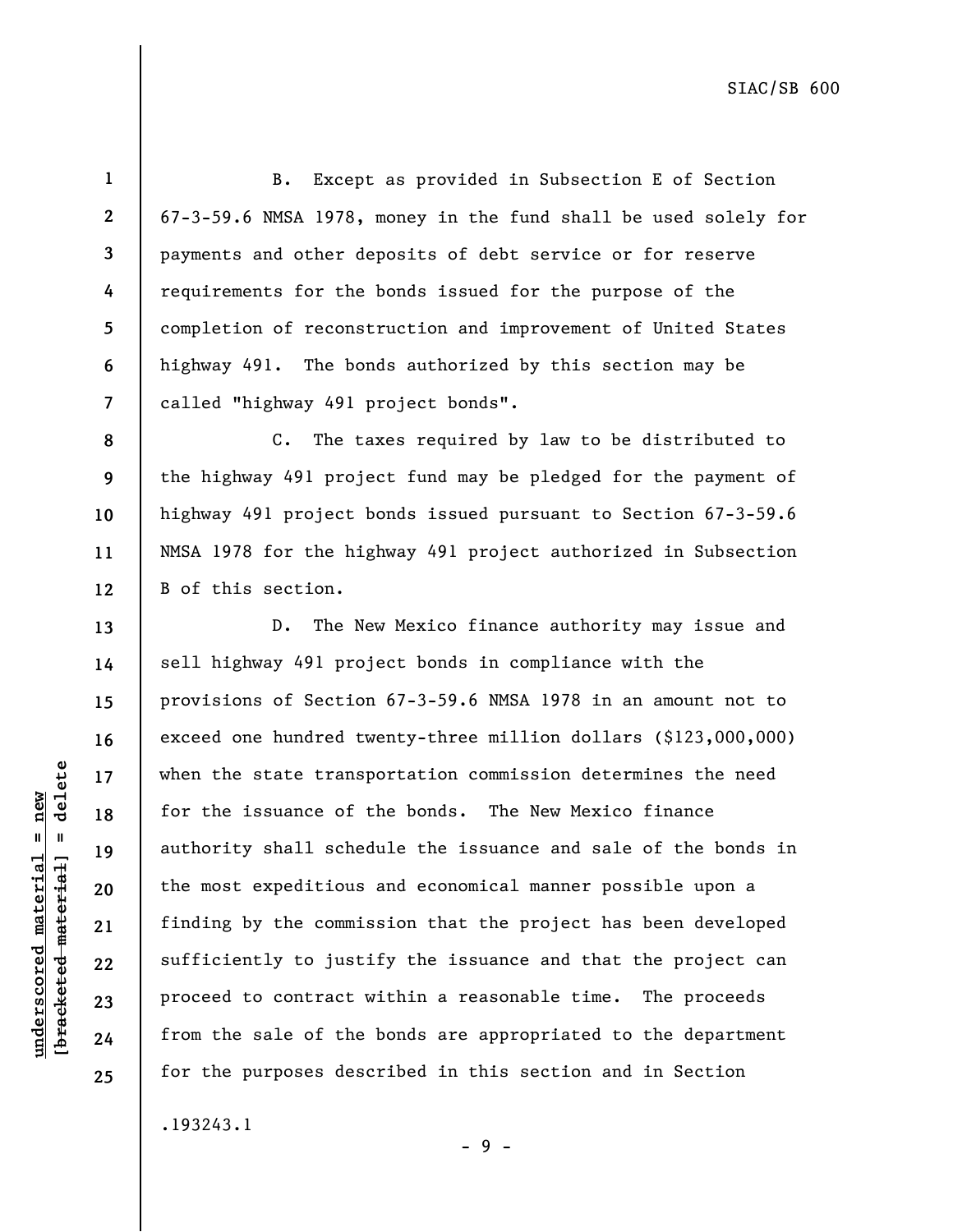**underscored material = new**

 $underscored material = new$ 

**1**  67-3-59.6 NMSA 1978." **2 SECTION 7**. A new Section 67-3-59.6 NMSA 1978 is enacted **3**  to read: **4**  "67-3-59.6. [NEW MATERIAL] HIGHWAY 491 PROJECT BONDS-- **5**  ISSUANCE--LIMITS--APPROVAL.-- **6**  A. In order to provide funds to finance the highway **7**  491 project identified in Section 67-3-59.5 NMSA 1978, the New Mexico finance authority, when directed by the state **8 9**  transportation commission, is authorized, subject to the **10**  limitations of this section and Section 67-3-59.5 NMSA 1978, to **11**  issue highway 491 project bonds from time to time, payable from: **12**  (1) federal funds not otherwise obligated that **13**  are paid into the state road fund; **14**  (2) proceeds from the collection of taxes and **15**  fees that are required to be paid into the state road fund and **16**   $b$ racketed material] = delete **[bracketed material] = delete** that are not otherwise pledged exclusively to the payment of **17**  outstanding bonds and debentures; and **18**  (3) taxes required by law to be paid into the **19**  highway 491 project fund. **20**  B. The New Mexico finance authority, when directed **21**  by the state transportation commission, may issue bonds to **22**  refund other bonds issued at the direction of the state **23**  transportation commission pursuant to this section or by **24**  exchange or current or advance refunding. **25**  .193243.1  $-10 -$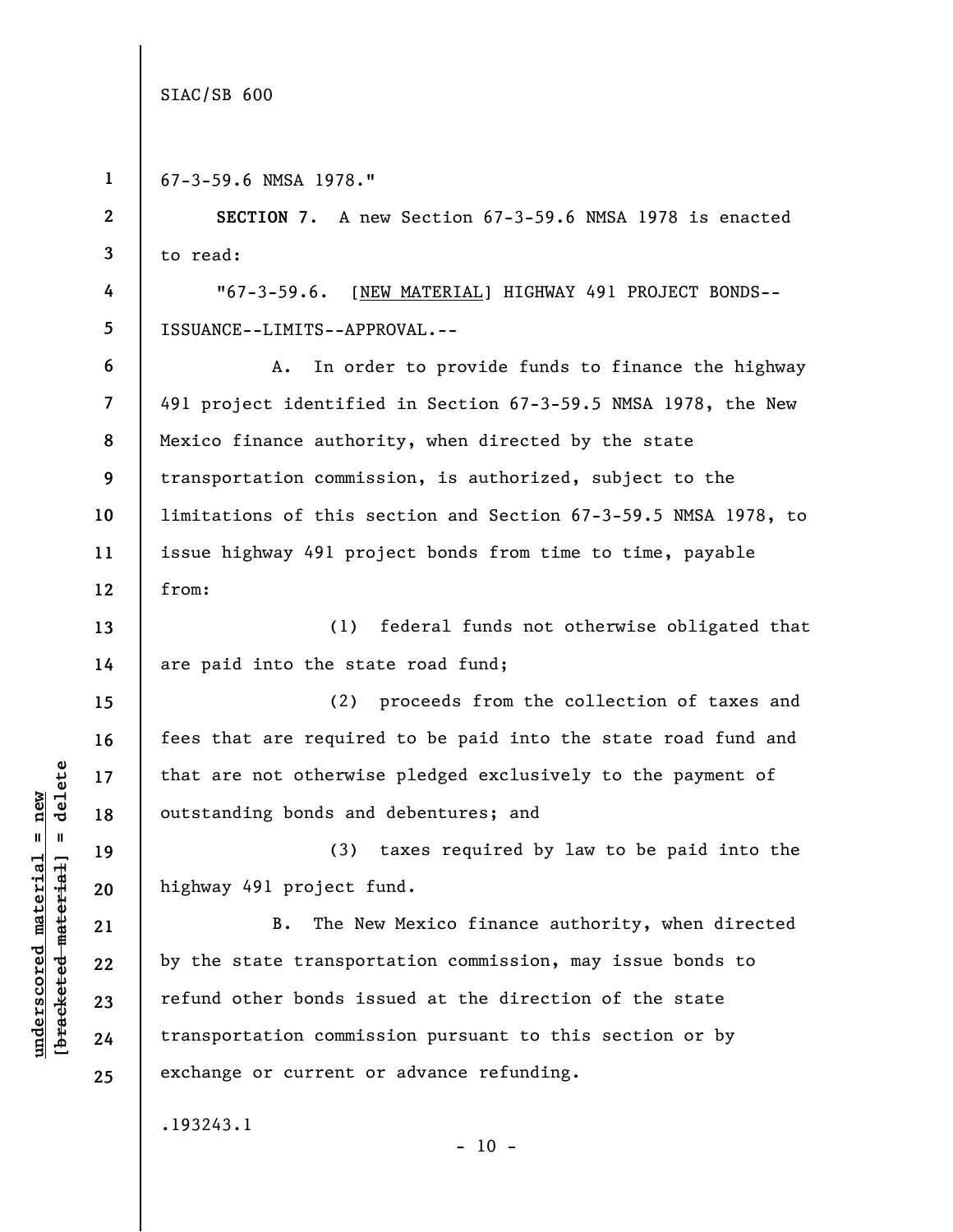**1 2** 

**3** 

**4** 

**5** 

C. The total aggregate outstanding principal amount of bonds issued from time to time pursuant to this section shall not, without additional authorization of the state legislature, exceed one hundred twenty-three million dollars (\$123,000,000).

**6 7 8 9 10 11 12 13 14 15 16 17**  D. In consultation with the state transportation commission, the New Mexico finance authority shall determine all terms, covenants and conditions of the bonds; provided that the project design life of the highway 491 project meets or exceeds the life of the bonds issued for that project and further provided that each series of bonds shall be sold, executed and delivered in accordance with the provisions of the New Mexico Finance Authority Act. The New Mexico finance authority may enter into interest rate exchange agreements, interest rate swap contracts, insurance agreements, remarketing agreements and any other agreements deemed necessary in connection with the issuance of the bonds.

E. Proceeds of the bonds and amounts on deposit in the highway 491 project fund may be used to pay expenses incurred in the preparation, administration, issuance and sale of the bonds and, together with the earnings on the proceeds of the bonds, may be used to pay rebate, penalty, interest and other obligations relating to the bonds and the proceeds of the bonds under the Internal Revenue Code of 1986, as amended.

F. This section is full authority for the issuance

.193243.1 - 11 -

 $\frac{1}{2}$  intereted material = delete **[bracketed material] = delete**  $underscored material = new$ **underscored material = new**

**18** 

**19** 

**20** 

**21** 

**22** 

**23** 

**24** 

**25**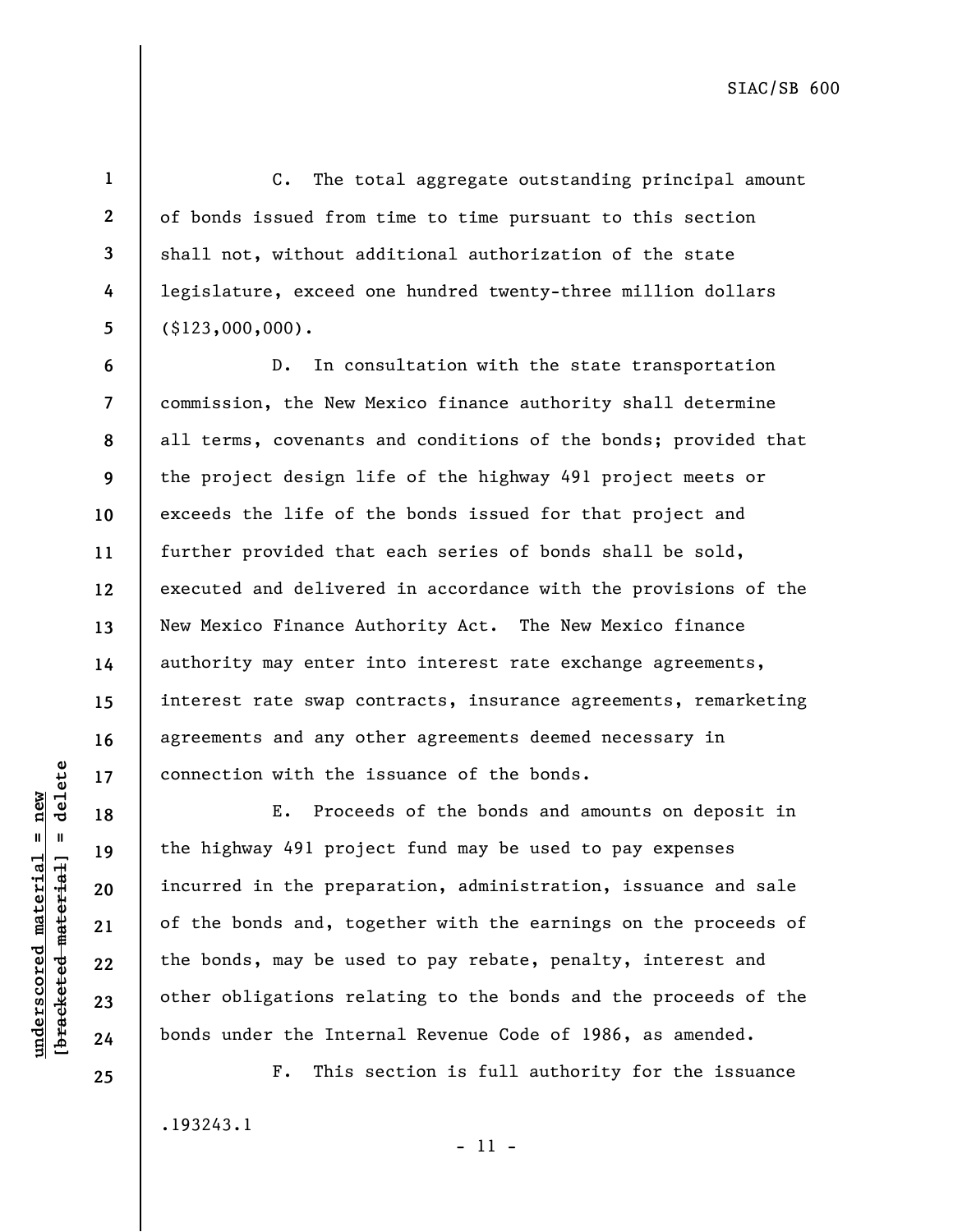**1 2 3 4 5 6 7 8 9 10 11 12 13 14 15 16 17 18 19 20 21 22**  and sale of the bonds, and the bonds shall not be invalid for any irregularity or defect in the proceedings for their issuance and sale and shall be incontestable in the hands of bona fide purchasers or holders of the bonds for value. G. The bonds shall be legal investments for a person or board charged with the investment of public funds and may be accepted as security for a deposit of public money and, with the interest thereon, are exempt from taxation by the state or a political subdivision or agency of the state. H. Any law authorizing the imposition or distribution of taxes or fees paid into the state road fund or the highway 491 project fund or that affects those taxes and fees shall not be amended or repealed or otherwise directly or indirectly modified so as to impair outstanding bonds secured by a pledge of revenues from those taxes and fees paid into the state road fund or the highway 491 project fund, unless the bonds have been discharged in full or provisions have been made for a full discharge. In addition, while any bonds issued by the New Mexico finance authority pursuant to the provisions of this section remain outstanding, the powers or duties of the state transportation commission or the authority shall not be diminished or impaired in any manner that will affect adversely the interests and rights of the holder of such bonds.

I. Bonds issued pursuant to this section shall not constitute a general obligation of the state and shall be paid .193243.1

delete **[bracketed material] = delete**  $underscored$  material = new **underscored material = new**  $\frac{1}{2}$  = [44-beted material]

**23 24 25** 

 $- 12 -$